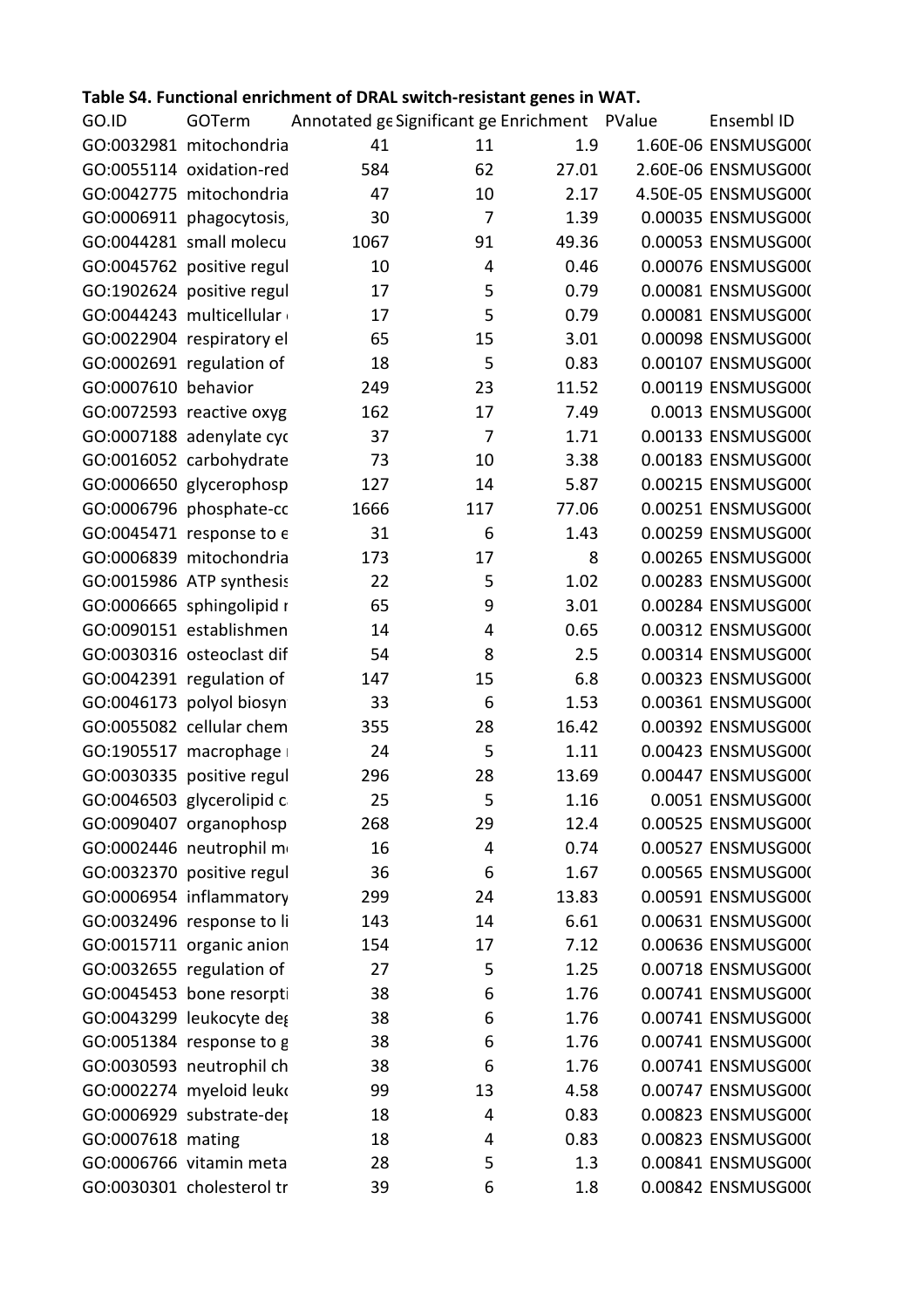| GO:0070228 regulation of                                                         | 1.8   0.00842   ENSMUSG000   |
|----------------------------------------------------------------------------------|------------------------------|
| GO:0015698 inorganic anid                                                        | 1.8   0.00842 ENSMUSG00(     |
| GO:1901655 cellular respo                                                        | 1.8   0.00842   ENSMUSG000   |
| GO:0010821 regulation of                                                         | 6.15   0.00845   ENSMUSG000  |
| GO:0042493 response to d<br>- 119                                                | 5.5   0.00881   ENSMUSG000   |
| GO:0034104 negative regu                                                         | 0.46   0.00924 ENSMUSG00(    |
| GO:0002283 neutrophil ac                                                         | 0.46   0.00924 ENSMUSG00(    |
| GO:1902932 positive regul                                                        | 0.46   0.00924 ENSMUSG00(    |
| GO:0043090 amino acid in                                                         | 0.46   0.00924 ENSMUSG00(    |
| GO:0045087 innate immur<br>- 26<br>345                                           | 15.96   0.00951   ENSMUSG00( |
| GO:0007160 cell-matrix ad<br>121<br>12                                           | 5.6  0.01001 ENSMUSG000      |
| GO:0090077 foam cell diff                                                        | 0.88   0.01005   ENSMUSG000  |
| GO:0097164 ammonium ic<br>- 9                                                    | 3.7 0.01123 ENSMUSG00(       |
| GO:0033002 muscle cell pr<br>- 124                                               | 5.74   0.01204 ENSMUSG000    |
|                                                                                  | 0.93   0.01212 ENSMUSG00(    |
| GO:0032715 negative regu                                                         |                              |
| GO:1902895 positive regul                                                        | 0.93   0.01212 ENSMUSG000    |
| GO:0033622 integrin activa                                                       | 0.51   0.01228 ENSMUSG000    |
| GO:0046475 glycerophosp                                                          | 0.51   0.01228 ENSMUSG000    |
| GO:0032695 negative regu                                                         | 0.51   0.01228 ENSMUSG000    |
| GO:0006122 mitochondria                                                          | 0.51   0.01228 ENSMUSG000    |
| GO:0006123 mitochondria                                                          | 0.51   0.01228 ENSMUSG00(    |
| GO:0042133 neurotransmi                                                          | 0.51   0.01228 ENSMUSG000    |
| GO:0043436 oxoacid meta<br>548                                                   | 25.35   0.01259   ENSMUSG000 |
| GO:0055067 monovalent i<br>- ხ8                                                  | 3.15   0.01273   ENSMUSG000  |
| GO:0033627 cell adhesion                                                         | 1.43   0.01299   ENSMUSG000  |
| GO:0043647 inositol phosp                                                        | 1.43   0.01299   ENSMUSG000  |
| GO:0070374 positive regul                                                        | 4.44 0.013 ENSMUSG000        |
| GO:0006082 organic acid r<br>37<br>552                                           | 25.53 0.014 ENSMUSG00(       |
| GO:0031623 receptor inte<br>56                                                   | 7 2.59 0.0141 ENSMUSG000     |
| GO:0007612 learning                                                              | 2.59   0.0141 ENSMUSG000     |
| GO:0006692 prostanoid m<br>$\overline{4}$                                        | 0.97   0.01444 ENSMUSG000    |
| GO:0006693 prostaglandir<br>$\overline{4}$                                       | 0.97   0.01444 ENSMUSG000    |
| $\overline{4}$                                                                   | 0.97   0.01444 ENSMUSG000    |
| GO:0007200 phospholipas                                                          |                              |
| GO:0005996 monosacchar<br>174                                                    | 8.05   0.01478   ENSMUSG000  |
| GO:0015914 phospholipid                                                          | 1.48   0.01482   ENSMUSG000  |
| GO:0061045 negative regu<br>GO:0006672 ceramide me<br>$\overline{\phantom{0}}$ 5 | 1.48   0.01482   ENSMUSG000  |
|                                                                                  | 2.04   0.01502   ENSMUSG000  |
| GO:0015748 organophosp<br>$6\overline{6}$                                        | 2.04  0.01502 ENSMUSG000     |
| GO:0034220 ion transmen<br>315                                                   | 14.57   0.01529   ENSMUSG000 |
| GO:0009185 ribonucleosid                                                         | 2.64  0.01545 ENSMUSG000     |
| GO:0070230 positive regul                                                        | 0.56   0.01582   ENSMUSG000  |
| GO:0007617 mating behav                                                          | 0.56   0.01582   ENSMUSG000  |
| GO:1990542 mitochondria<br>$\overline{\phantom{a}}$ 3                            | 0.56   0.01582   ENSMUSG000  |
| GO:0001952 regulation of                                                         | 3.28  0.01626 ENSMUSG000     |
| GO:0045806 negative regu                                                         | 1.53   0.01683   ENSMUSG000  |
|                                                                                  | 4 1.02 0.01701 ENSMUSG000    |
| GO:2000108 positive regul                                                        |                              |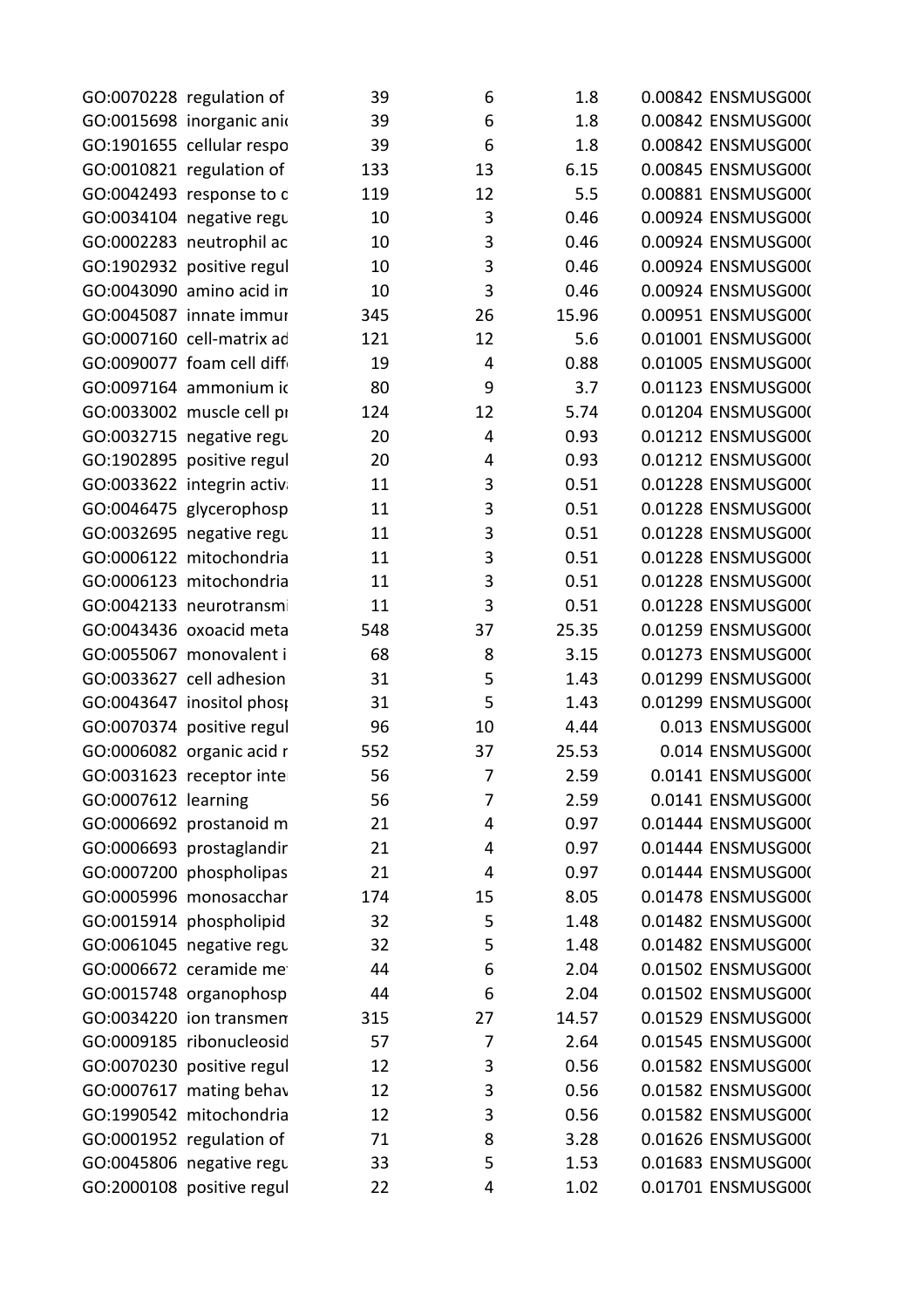| 35 21.28 0.01737 ENSMUSG00(<br>13 6.75 0.01755 ENSMUSG00(<br>3.33 0.01758 ENSMUSG00(                                                                                                                                                             |  |  |  |
|--------------------------------------------------------------------------------------------------------------------------------------------------------------------------------------------------------------------------------------------------|--|--|--|
|                                                                                                                                                                                                                                                  |  |  |  |
| 23<br>2.3 0.01758 ENSMUSGOOK<br>2.3 0.01758 ENSMUSGOOK<br>2.73 0.01844 ENSMUSGOOK<br>2.13 0.01846 ENSMUSGOOK<br>2.13 0.01846 ENSMUSGOOK<br>2.13 0.01846 ENSMUSGOOK<br>2.13 0.01897 ENSMUSGOOK<br>2.157 0.019 ENSMUSGOOK<br>2.157 0.019 ENSMUSGOO |  |  |  |
|                                                                                                                                                                                                                                                  |  |  |  |
|                                                                                                                                                                                                                                                  |  |  |  |
|                                                                                                                                                                                                                                                  |  |  |  |
|                                                                                                                                                                                                                                                  |  |  |  |
|                                                                                                                                                                                                                                                  |  |  |  |
|                                                                                                                                                                                                                                                  |  |  |  |
|                                                                                                                                                                                                                                                  |  |  |  |
|                                                                                                                                                                                                                                                  |  |  |  |
|                                                                                                                                                                                                                                                  |  |  |  |
|                                                                                                                                                                                                                                                  |  |  |  |
|                                                                                                                                                                                                                                                  |  |  |  |
|                                                                                                                                                                                                                                                  |  |  |  |
|                                                                                                                                                                                                                                                  |  |  |  |
|                                                                                                                                                                                                                                                  |  |  |  |
|                                                                                                                                                                                                                                                  |  |  |  |
|                                                                                                                                                                                                                                                  |  |  |  |
|                                                                                                                                                                                                                                                  |  |  |  |
|                                                                                                                                                                                                                                                  |  |  |  |
|                                                                                                                                                                                                                                                  |  |  |  |
|                                                                                                                                                                                                                                                  |  |  |  |
|                                                                                                                                                                                                                                                  |  |  |  |
|                                                                                                                                                                                                                                                  |  |  |  |
|                                                                                                                                                                                                                                                  |  |  |  |
|                                                                                                                                                                                                                                                  |  |  |  |
|                                                                                                                                                                                                                                                  |  |  |  |
|                                                                                                                                                                                                                                                  |  |  |  |
|                                                                                                                                                                                                                                                  |  |  |  |
|                                                                                                                                                                                                                                                  |  |  |  |
|                                                                                                                                                                                                                                                  |  |  |  |
|                                                                                                                                                                                                                                                  |  |  |  |
|                                                                                                                                                                                                                                                  |  |  |  |
|                                                                                                                                                                                                                                                  |  |  |  |
|                                                                                                                                                                                                                                                  |  |  |  |
|                                                                                                                                                                                                                                                  |  |  |  |
|                                                                                                                                                                                                                                                  |  |  |  |
|                                                                                                                                                                                                                                                  |  |  |  |
|                                                                                                                                                                                                                                                  |  |  |  |
|                                                                                                                                                                                                                                                  |  |  |  |
|                                                                                                                                                                                                                                                  |  |  |  |
|                                                                                                                                                                                                                                                  |  |  |  |
|                                                                                                                                                                                                                                                  |  |  |  |
|                                                                                                                                                                                                                                                  |  |  |  |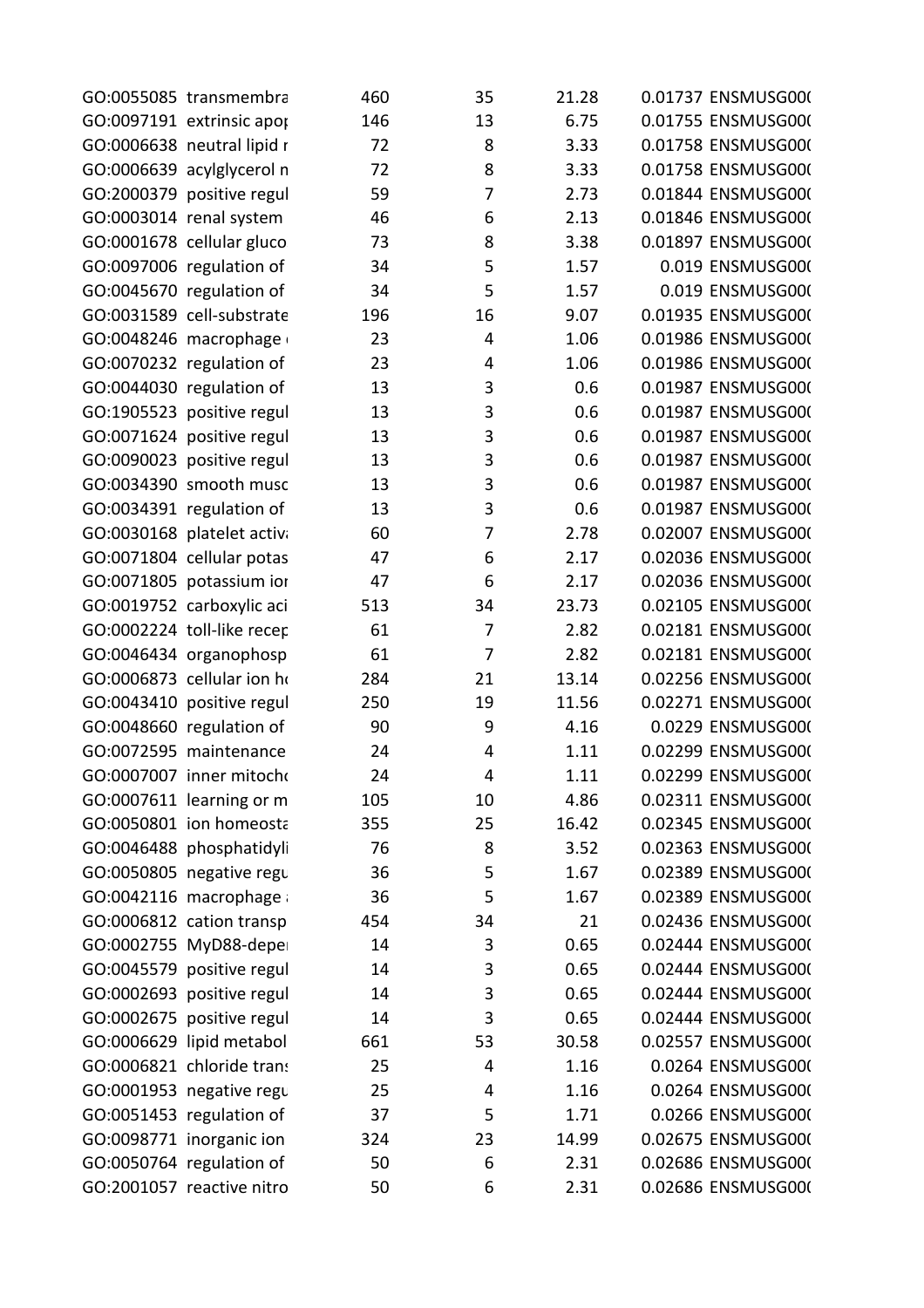| GO:0048659 smooth musc<br>GO:0030036 actin cytoskel<br>4.3 0.02767 ENSMUSG00(<br>16.7 0.02806 ENSMUSG00(                                                                                                                           |  |  |  |
|------------------------------------------------------------------------------------------------------------------------------------------------------------------------------------------------------------------------------------|--|--|--|
|                                                                                                                                                                                                                                    |  |  |  |
| 18.41  0.02899 ENSMUSG00(<br>GO:0030029 actin filament                                                                                                                                                                             |  |  |  |
| 6 2.36 0.0293 ENSMUSG000<br>9 4.35 0.0294 ENSMUSG000<br>3 0.69 0.02953 ENSMUSG000<br>3 0.69 0.02953 ENSMUSG000<br>GO:0030004 cellular monc<br>GO:0010822 positive regul<br>GO:2000191 regulation of<br>GO:0090022 regulation of    |  |  |  |
|                                                                                                                                                                                                                                    |  |  |  |
|                                                                                                                                                                                                                                    |  |  |  |
|                                                                                                                                                                                                                                    |  |  |  |
| 3 0.69 0.02953 ENSMUSG000<br>GO:0007628 adult walking                                                                                                                                                                              |  |  |  |
| GO:0030574 collagen cata<br>GO:0034389 lipid particle (and the state of the state of the state of the state of the state of the state of t<br>$15$ and the state of the state of the state of the state of the state of the state  |  |  |  |
|                                                                                                                                                                                                                                    |  |  |  |
| GO:0032958 inositol phost 15 15 3 0.69 0.02953 ENSMUSG000                                                                                                                                                                          |  |  |  |
| GO:0009132 nucleoside di<br>7 3.01 0.02977 ENSMUSG000                                                                                                                                                                              |  |  |  |
| GO:0019882 antigen proce<br>7 3.01 0.02977 ENSMUSG000                                                                                                                                                                              |  |  |  |
| 624 52 28.86 0.02996 ENSMUSG00(<br>26     4     1.2   0.03009 ENSMUSG00(                                                                                                                                                           |  |  |  |
| GO:1901135 carbohydrate<br>GO:1902893 regulation of<br>GO:0015980 energy deriva                                                                                                                                                    |  |  |  |
| 25 8.23 0.03017 ENSMUSG000<br>178                                                                                                                                                                                                  |  |  |  |
| GO:0009161 ribonucleosid<br>24 8.33 0.03067 ENSMUSG000<br>24 8.33 0.03067 ENSMUSG000<br>29 15.54 0.03092 ENSMUSG000<br>9 4.39 0.0312 ENSMUSG000<br>12 6.57 0.03146 ENSMUSG000                                                      |  |  |  |
|                                                                                                                                                                                                                                    |  |  |  |
| GO:0009123 nucleoside m<br>GO:0005975 carbohydrate<br>GO:0008654 phospholipid                                                                                                                                                      |  |  |  |
| GO:0007162 negative regu                                                                                                                                                                                                           |  |  |  |
|                                                                                                                                                                                                                                    |  |  |  |
|                                                                                                                                                                                                                                    |  |  |  |
|                                                                                                                                                                                                                                    |  |  |  |
| 22 14.43 0.03185 ENSMUSG000<br>76 56.2 0.03195 ENSMUSG000<br>14 8.1 0.03205 ENSMUSG000<br>76 62.17 0.03234 ENSMUSG000<br>GO:0032787 monocarboxy<br>GO:0016310 phosphorylat<br>GO:0002757 immune resp<br>GO:0035556 intracellular s |  |  |  |
| 5 1.8 0.03261 ENSMUSG000<br>GO:1903035 negative regu 39                                                                                                                                                                            |  |  |  |
|                                                                                                                                                                                                                                    |  |  |  |
| GO:0010038 response to n and the community of the community of the community of the community of the community<br>GO:0030003 cellular cation and the community of the community of the community of the community of the communi   |  |  |  |
| GO:0050776 regulation of 367 25 16.98 0.03332 ENSMUSG000                                                                                                                                                                           |  |  |  |
|                                                                                                                                                                                                                                    |  |  |  |
|                                                                                                                                                                                                                                    |  |  |  |
|                                                                                                                                                                                                                                    |  |  |  |
|                                                                                                                                                                                                                                    |  |  |  |
|                                                                                                                                                                                                                                    |  |  |  |
|                                                                                                                                                                                                                                    |  |  |  |
|                                                                                                                                                                                                                                    |  |  |  |
|                                                                                                                                                                                                                                    |  |  |  |
|                                                                                                                                                                                                                                    |  |  |  |
|                                                                                                                                                                                                                                    |  |  |  |
|                                                                                                                                                                                                                                    |  |  |  |
| GO:0098655 cation transmit<br>GO:0098655 cation transmit and the composite of the composite of CO:000266 mitchcom<br>GO:000266 mitchcom and the composite of Co.00022675 regulation of the composite of CO:00022675 regulation of  |  |  |  |
|                                                                                                                                                                                                                                    |  |  |  |
|                                                                                                                                                                                                                                    |  |  |  |
|                                                                                                                                                                                                                                    |  |  |  |
|                                                                                                                                                                                                                                    |  |  |  |
|                                                                                                                                                                                                                                    |  |  |  |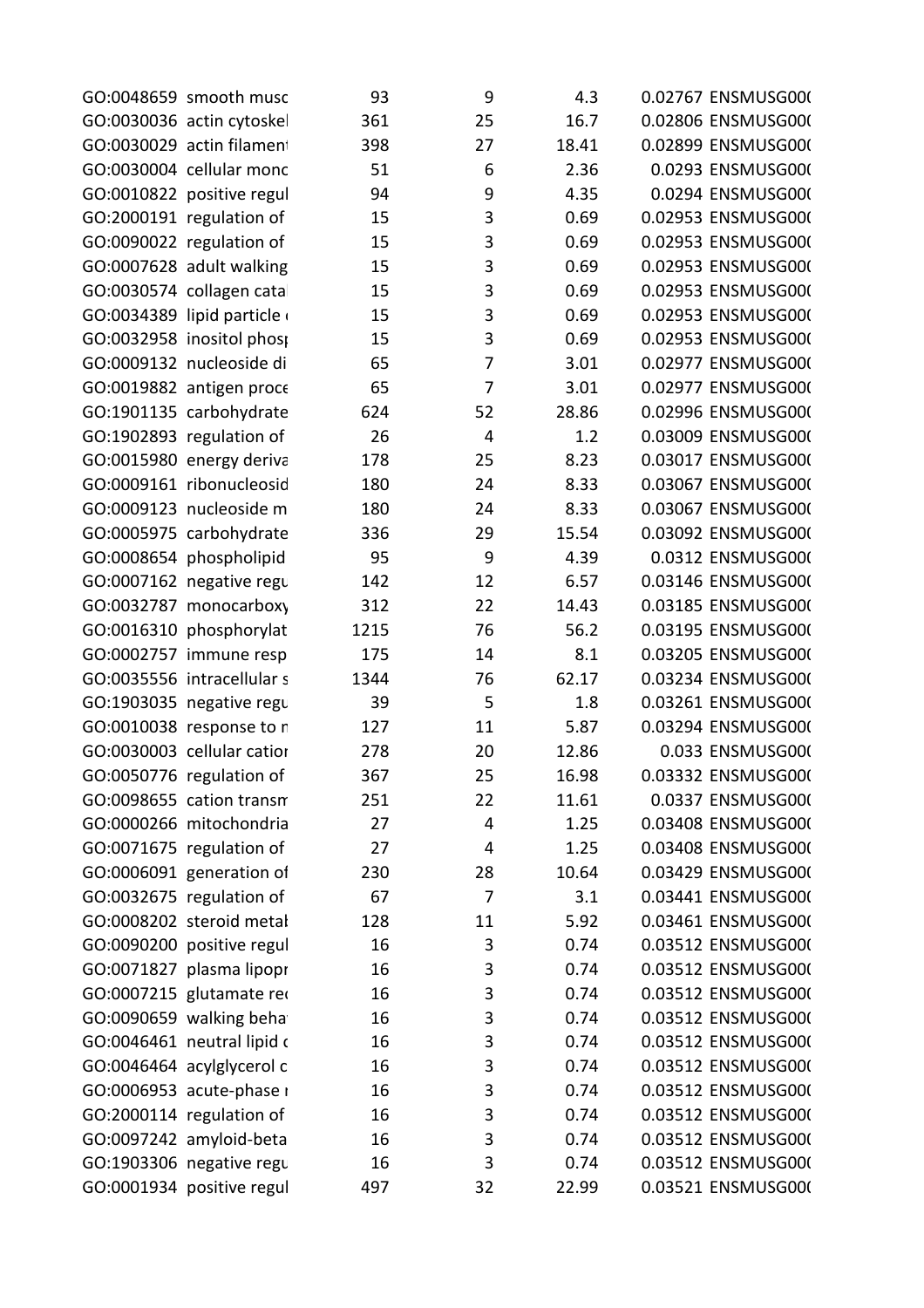| GO:0051899 membrane de<br>5 1.85 0.03591 ENSMUSG000                                                                                                                                                                                                                        |  |  |  |
|----------------------------------------------------------------------------------------------------------------------------------------------------------------------------------------------------------------------------------------------------------------------------|--|--|--|
| 1.85   0.03591   ENSMUSG00(<br>GO:0045428 regulation of<br>GO:0001836 release of cyt                                                                                                                                                                                       |  |  |  |
| 1.85   0.03591   ENSMUSG00(                                                                                                                                                                                                                                                |  |  |  |
| GO:0071674 mononuclear<br>1.85 0.03591 ENSMUSG000<br>1.85 0.03591 ENSMUSG000<br>3.15 0.0369 ENSMUSG000<br>14.66 0.03705 ENSMUSG000<br>2.5 0.03747 ENSMUSG000<br>2.5 0.03747 ENSMUSG000<br>2.5 0.03747 ENSMUSG000<br>2.5 0.03747 ENSMUSG000<br>2.5 0.03747 ENSMUSG000<br>5. |  |  |  |
| GO:0048002 antigen proce                                                                                                                                                                                                                                                   |  |  |  |
| GO:1901136 carbohydrate                                                                                                                                                                                                                                                    |  |  |  |
| GO:0055080 cation homed                                                                                                                                                                                                                                                    |  |  |  |
| GO:0009179 purine ribonu                                                                                                                                                                                                                                                   |  |  |  |
|                                                                                                                                                                                                                                                                            |  |  |  |
|                                                                                                                                                                                                                                                                            |  |  |  |
| GO:0009135 purine nucleos<br>GO:0051592 response to c<br>GO:0010660 regulation of<br>GO:0070585 protein locali<br>GO:2000377 regulation of                                                                                                                                 |  |  |  |
|                                                                                                                                                                                                                                                                            |  |  |  |
|                                                                                                                                                                                                                                                                            |  |  |  |
| GO:0031399 regulation of 979<br>GO:0044282 small molecu 163<br>57               45.29          0.03819 ENSMUSG00(<br>13                7.54         0.03876 ENSMUSG00(                                                                                                     |  |  |  |
|                                                                                                                                                                                                                                                                            |  |  |  |
| GO:0032504 multicellular<br>21 13.92 0.03907 ENSMUSG000<br>301                                                                                                                                                                                                             |  |  |  |
| GO:0006626 protein targe<br>4.58 0.0392 ENSMUSG00(                                                                                                                                                                                                                         |  |  |  |
| GO:0002764 immune resp<br>14 8.33 0.03929 ENSMUSG000<br>180                                                                                                                                                                                                                |  |  |  |
| GO:0005747 mitochondria $14$<br>GO:0016021 integral computations and the computations of the control of the control of the control of the control of the control of the control of the control of the control of the control of                                            |  |  |  |
|                                                                                                                                                                                                                                                                            |  |  |  |
|                                                                                                                                                                                                                                                                            |  |  |  |
| GO:0098800 inner mitocho                                                                                                                                                                                                                                                   |  |  |  |
|                                                                                                                                                                                                                                                                            |  |  |  |
| 27 5.21 0.00041 ENSMUSG000<br>15 5.58 0.00043 ENSMUSG000<br>123 88.37 0.0005 ENSMUSG000<br>107 80.07 0.00055 ENSMUSG000<br>8 2.63 0.00434 ENSMUSG000                                                                                                                       |  |  |  |
| GO:0005741 mitochondria 121<br>GO:0005886 plasma meml 1916<br>GO:0070062 extracellular 1736<br>GO:0005758 mitochondria 57                                                                                                                                                  |  |  |  |
|                                                                                                                                                                                                                                                                            |  |  |  |
| GO:0045177 apical part of<br>GO:0005887 integral comp                                                                                                                                                                                                                      |  |  |  |
|                                                                                                                                                                                                                                                                            |  |  |  |
| GO:0015078 hydrogen ion 68 13 3.14 1.10E-05 ENSMUSG000                                                                                                                                                                                                                     |  |  |  |
|                                                                                                                                                                                                                                                                            |  |  |  |
|                                                                                                                                                                                                                                                                            |  |  |  |
|                                                                                                                                                                                                                                                                            |  |  |  |
|                                                                                                                                                                                                                                                                            |  |  |  |
|                                                                                                                                                                                                                                                                            |  |  |  |
|                                                                                                                                                                                                                                                                            |  |  |  |
|                                                                                                                                                                                                                                                                            |  |  |  |
| GO:0008137 NADH dehydr<br>GO:0008137 NADH dehydr 26 7 1.2 0.00013 ENSMUSG000<br>GO:0009055 electron tran: 57 10 2.63 0.00024 ENSMUSG000<br>GO:000955 electron tran: 57 10 2.63 0.00024 ENSMUSG000<br>GO:0008374 O-acyltransfe 24 6 1.                                      |  |  |  |
|                                                                                                                                                                                                                                                                            |  |  |  |

**Functional enrichment of DRAL switch-resistant genes in WAT**. Corresponding to Supplementar enrichment of DRAL switch-resistant genes in WAT. Indicated are GO term associated genes in ta  $|$ p-values using two-sided Fisher's exact test and used ontology class. Biologically independent an n=3 (AL, DR, ALDR, AL 5m) n=5 (ALDR, DRAL).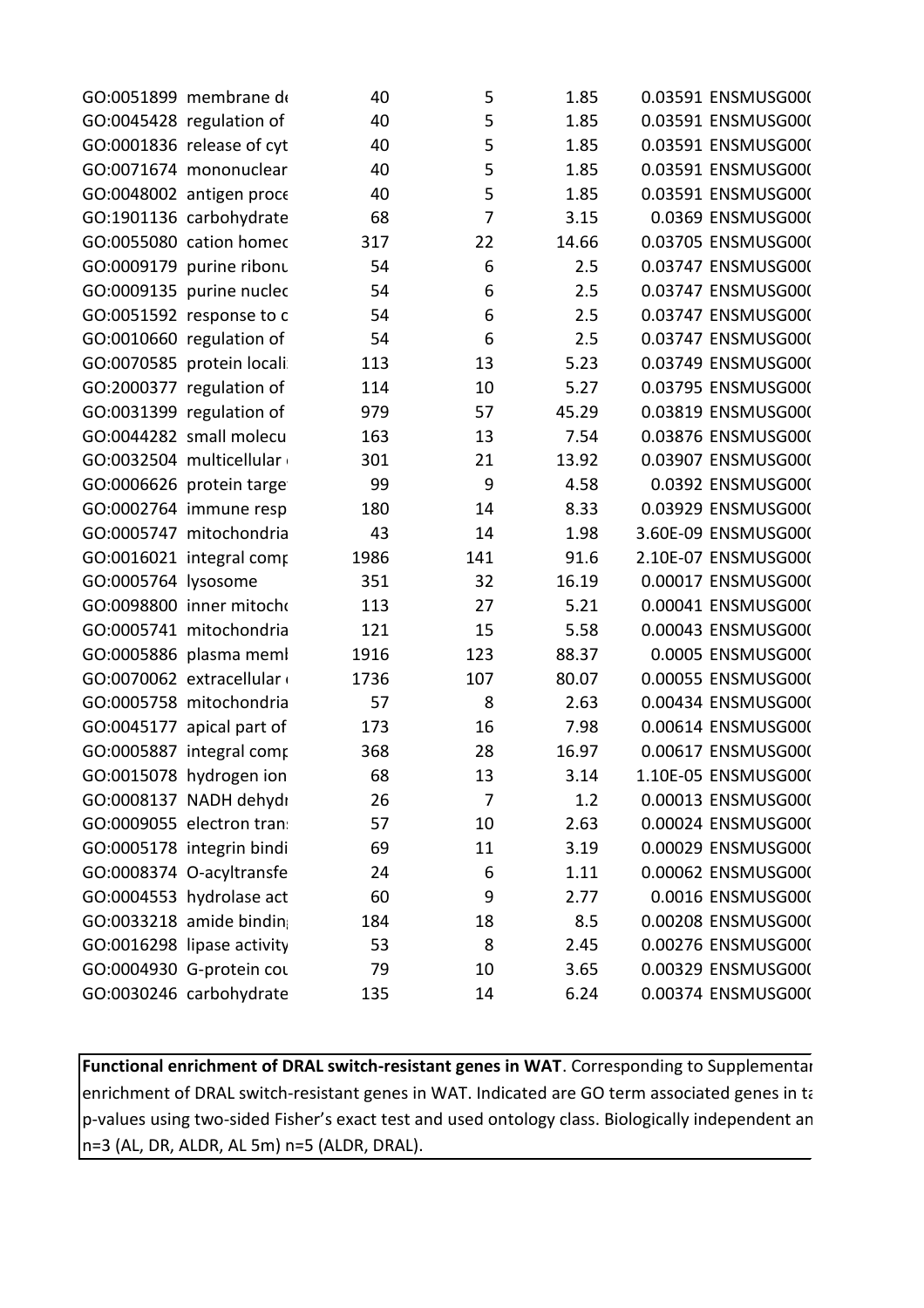Gene Symbol Ontology.Source Ndufa2, Nduf Biological process Akt2, Ndufs3, Biological process and a state of the state of the state of the state of the state of the state o Cox7c, Ndufa Biological process Itgb2, Nckap1 Biological process Comt, Hk2, T، Biological process and the company of the company of the company of the company of the company of the company of the company of the company of the company of the company of the company of the company of the c Adcy3, Adrb3 Biological process Nckap1l, Adai Biological process Mmp14, Ctsk Biological process Cox7c, Ndufa Biological process Abr, Adam8, IBiological process Comt, Man2b Biological process Itgb2, Hk2, Al Biological process Psap, Adcy3, | Biological process Hk2, Dhdh, PyBiological process Pten, Lpcat1, Biological process Itgb2, Hk2, Ck Biological process and the state of the state of the state of the state of the state of the state of the state of the state of the state of the state of the state of the state of the state of the state of th Pten, Hpgd, A Biological process Hk2, Timm23, Biological process Tcirg1, Atp5o Biological process Psap, Hexb, C Biological process Timm13, Mtc Biological process Fos, Fam213a Biological process Akt2, Pten, M Biological process Scp2, Pts, Pth Biological process Hk2, Ckb, Tcir Biological process Mmp14, Myo Biological process Mmp14, Akt2 Biological process Pla2g15, Abh Biological process Tcirg1, Adcy3 Biological process Itgb2, Abr, M Biological process Retn, Pltp, Ab Biological process Itgb2, Cd163, Biological process Mgst1, Abr, C Biological process Akt2, Psap, Sl Biological process Nfkb1, Unc93 Biological process Adam8, Inpp! Biological process Itgb2, Abr, M<sub>'</sub> Biological process Rps6kb1, Bch Biological process Itgb2, Nckap1 Biological process Itgb2, Spi1, Al Biological process Tnfrsf12a, Ad Biological process Pten, Hexb, G Biological process Pltp, Rfk, Slc2 Biological process Pltp, Stard3, / Biological process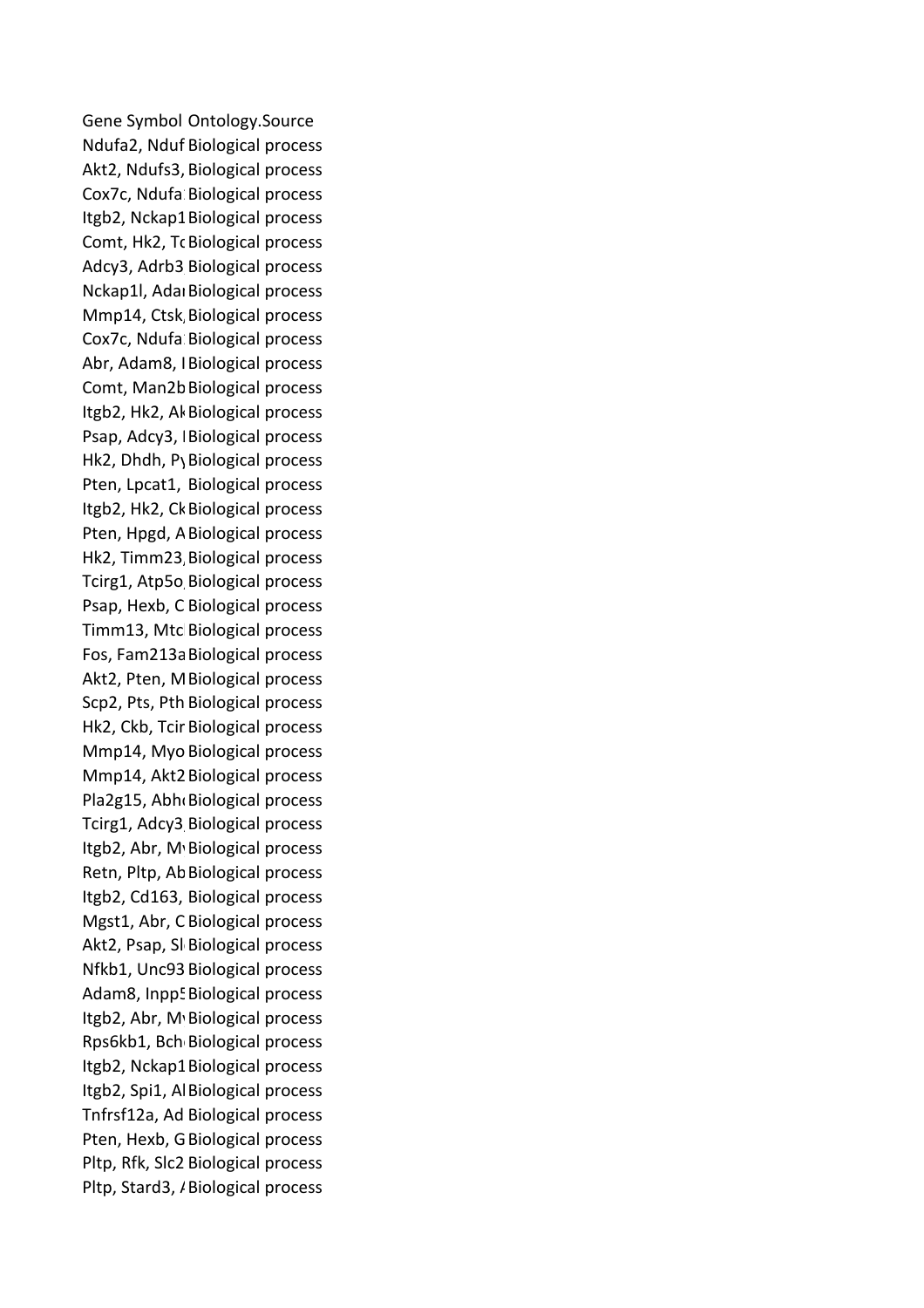Pten, Adam8, Biological process Slc11a1, Slc37 Biological process Rps6kb1, Adc Biological process Hk2, Hnmt, C Biological process Dnmt1, Mgst: Biological process Abr, Inpp5d, I Biological process Itgb2, Abr, M Biological process Abcg1, Scp2, Biological process Slc3a2, Slc11a Biological process Cxcl16, Trem. Biological process Itgb2, Mmp1<sup>,</sup> Biological process Abcg1, Msr1, Biological process Comt, Lpcat1, Biological process Comt, Tgfbr1, Biological process Nckap1l, Inpp Biological process Spi1, Tgfbr1, | Biological process Fermt3, Tln1, Biological process Pla2g15, Abh Biological process Nfkb1, Tlr8, A Biological process Uqcrq, Uqcr1<sup>D</sup> Biological process Cox7c, Cox5b Biological process Comt, Hnmt, Biological process Comt, Hk2, Al Biological process Comt, Tcirg1, Biological process Plau, Nckap1l Biological process Pten, Scp2, PI Biological process Pten, Trem2, Biological process Comt, Hk2, Al Biological process Itgb2, Lrpap1, Biological process Comt, Adcy3, Biological process Hpgds, Hpgd, Biological process Hpgds, Hpgd, Biological process Pth1r, Ptger3 Biological process Hk2, Akt2, Mi Biological process Pltp, Abcg1, S Biological process Pten, Plau, Cc Biological process Hexb, Cln8, P. Biological process Pltp, Abcg1, S Biological process Tcirg1, Akt2, IBiological process Hk2, Entpd2, Biological process Adam8, Siglet Biological process Pten, Hexb, G Biological process Timm13, Mpc Biological process Mmp14, Pten Biological process Pten, Lrpap1, Biological process Adam8, Siglet Biological process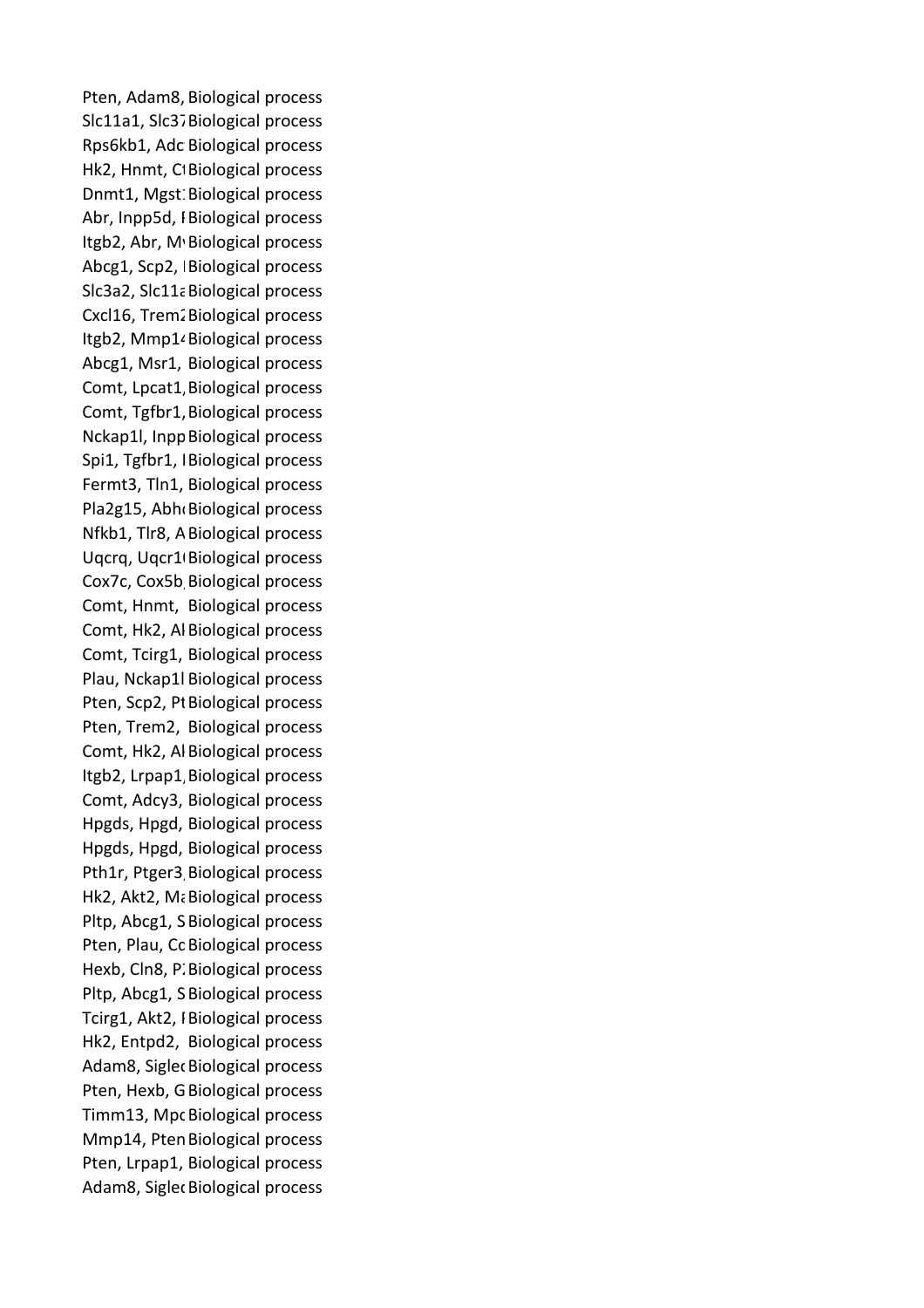Tcirg1, Akt2, IBiological process and the set of the set of the set of the set of the set of the set of the set of the set of the set of the set of the set of the set of the set of the set of the set of the set of the set Tgfbr1, Pten, Biological process Cpt1a, Cat, G<sub>|</sub> Biological process Cpt1a, Cat, G<sub>|</sub> Biological process Itgb2, Akt2, P Biological process Comt, Lgmn, | Biological process Hk2, Ppp2ca, Biological process Pltp, Abcg1, N Biological process Fos, Fam213a Biological process Itgb2, Mmp1<sup>,</sup> Biological process Myo9b, C3ar1Biological process Adam8, Siglet Biological process Spi1, Dnmt1, Biological process Mmp14, C3ar Biological process Nckap1l, C3ar Biological process Nckap1l, C3ar Biological process Apopt1, Pde1 Biological process Apopt1, Pde1 Biological process Entpd2, Evl, F Biological process Pten, Slc9a9, Biological process Pten, Slc9a9, Biological process Comt, Hk2, Al Biological process Pik3ap1, Tlr1: Biological process Pten, Entpd2, Biological process Ckb, Tcirg1, H Biological process Map3k11, Psa Biological process Comt, Retn, R Biological process Hk2, Skp1a, T Biological process Timm13, Apo Biological process Comt, Man2b Biological process Comt, Ckb, Tc Biological process Pten, Inpp5d, Biological process Pten, Bche, S. Biological process Slc11a1, Cd1c Biological process Tcirg1, Akt2, ! Biological process Tlr13, Cd300a Biological process Mmp14, Ncka Biological process Adam8, Icam: Biological process Adam8, Tnfrs Biological process Comt, Pld3, A Biological process and the state of the state of the state of the state of the state of the state of the state of the state of the state of the state of the state of the state of the state of the state of the Slc26a2, Ttyh Biological process Mmp14, Pten Biological process Tcirg1, Slc11a Biological process Comt, Ckb, Tc Biological process Pten, Abr, Nc Biological process Itgb2, Akt2, G Biological process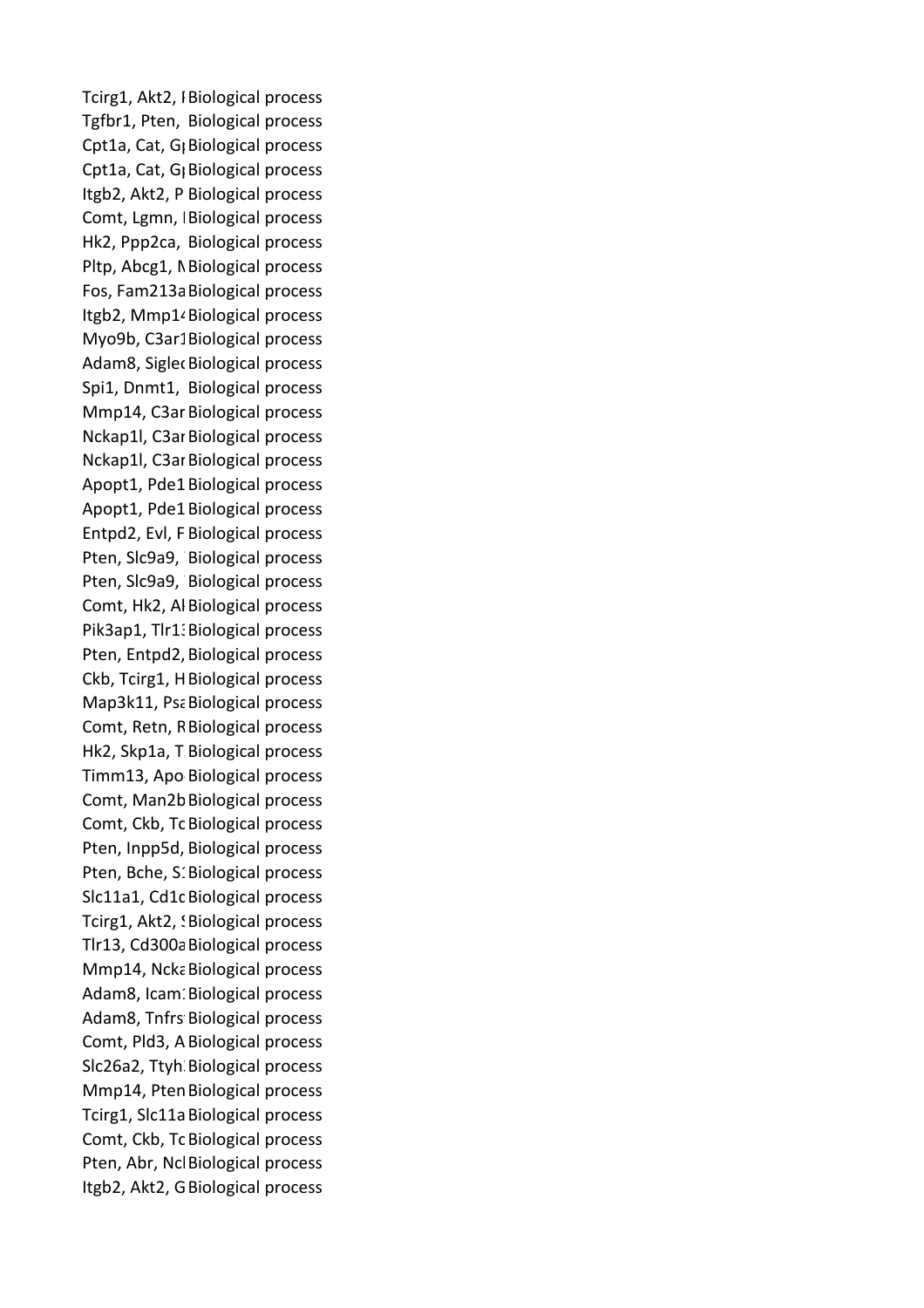Comt, Retn, R Biological process Tgfbr1, Actn1 Biological process Myo9b, Tgfbr Biological process Tcirg1, Slc11a Biological process Hk2, Hnmt, C Biological process Akt2, Tnfrsf1. Biological process Nckap1l, C3ar Biological process Cln8, Abhd12 Biological process Mmp14, Ctsk Biological process Cidec, Pnpla3 Biological process Scp2, Pth1r, F Biological process Hk2, Entpd2, Biological process Trem2, Slc11; Biological process Hk2, Tcirg1, S Biological process and the state of the state of the state of the state of the state of the state of the state of the state of the state of the state of the state of the state of the state of the state of th Spi1, Tgfbr1, | Biological process Akt2, Ndufs3, Biological process Hk2, Tcirg1, C Biological process Hk2, Tcirg1, C Biological process Hk2, Akt2, Mananagical process Lpcat1, Hexb, Biological process Mmp14, Pten Biological process Hk2, Akt2, Eci Biological process Itgb2, Hk2, Ck Biological process and the state of the state of the state of the state of the state of the state of the state of the state of the state of the state of the state of the state of the state of the state of th Nckap1l, Pik3 Biological process Map3k11, Ak Biological process experience of the state of the state of the state of the state of the state of the state of the state of the state of the state of the state of the state of the state of the state of the stat Pten, Plau, Cc Biological process Rasa4, Fos, Sl Biological process Tcirg1, Hexb, Biological process Itgb2, Abr, Nc Biological process Tcirg1, Pten, IBiological process Slc25a46, Mt Biological process C3ar1, C5ar1, Biological process Hk2, Akt2, Nd Biological process Nckap1l, Inpp Biological process Comt, Stard3, Biological process Pdcd5, Apopt Biological process Pltp, Abcg1, S Biological process Mink1, Atp1a Biological process Cln8, Abhd12 Biological process Abhd12, Pnpl Biological process Abhd12, Pnpl Biological process Cd163, Tnfrsf Biological process Rufy3, Shtn1, Biological process Itgb2, Msr1, L Biological process Abr, Cd300a, Biological process Map3k11, Ak Biological process